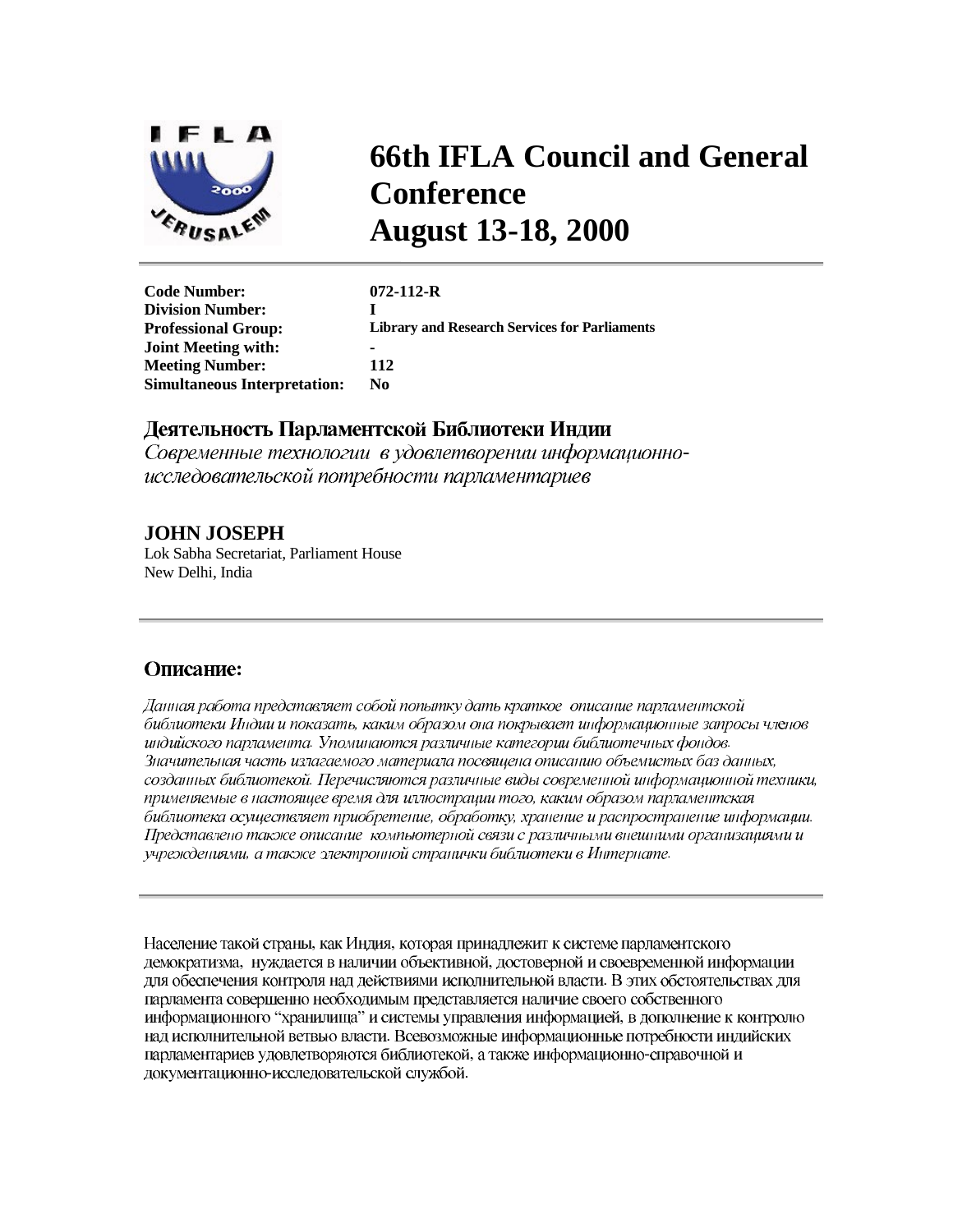Наша Парламентская библиотека была организована в 1921 году, задолго до провозглашения независимости страны, в тот период, когда национальное правительство полностью было полностью зависимо от британских правителей. Свое развитие библиотека получила лишь в 1947 году, после того, как страна обрела свободу. Потребности, которые испытывала парламентская система, в известной мере способствовали процессу становления и укрепления библиотеки, что привело к кардинальным изменениям организационной структуры, повышением ее роли и обретением ее текущего наименования LARRDIS.

Даже в самом начале деятельности LARRDIS ставила перед собой задачу полностью соответствовать своему предназначению в качестве источника информации и создателя информационного продукта. Парламентская библиотека является ключевой частью в структуре LARRDIS, имея в распоряжении порядка миллиона единиц хранения. В фондах библиотеки находятся книги, материалы парламентских слушаний национального парламента, парламентов штатов страны и некоторых зарубежных законодательных органов. Также в библиотеке хранятся доклады национального правительства и исполнительных органов на местах; доклады ООН и ее учреждений; печатные органы центрального и местных правительств и иные материалы, включая периодические издания, выпускаемые секретариатами обеих палат национального парламента.

В библиотеке хранятся материалы главным образом на английском языке. Однако поскольку Индия является страной, где живут носители многих языков, парламентская библиотека, конечно же, располагает значительным количеством книг и иных материалов на языке хинди и многих других языков народов страны. Фонды же материалов на иностранных языках весьма незначительны.

До недавнего времени считалось, что библиотеки должны заниматься лишь традиционным набором операций: сбором книг, выдачей их читателям и ответами на простые запросы со стороны посетителей. Однако существенное расширение сферы действия правительства привело к тому, что сегодняшние парламентарии в процессе исполнения своих обязанностей в качестве эффективного защитника интересов населения уже не могут ограничиться уровнем собственных знаний и информированностью. Это обстоятельство привело к появлению не только хорошо оснащенной библиотеки, но и оперативной исследовательской службы.

Выдающиеся достижения в развитии науки и техники революционизировали все аспекты человеческой жизни, в особенности в сфере информатики. Нынешнее поколение людей живет в информационном обществе, и вне сомнения, наличие хорошо информированных избирателей и законодателей является ценным активом демократической страны.

Появление новой техники не выпало из поля зрения индийской парламентской библиотеки, и последняя не осталась в стороне от технических нововведений. Мы предпринимаем скромные, но последовательные шаги, стремясь использовать преимущества, получаемые в результате модернизации нашей библиотеки с целью более полного удовлетворения потребностей индийских парламентариев.

Еще в середине 80-х годов парламентская библиотека предложила меры по предотвращению возможного отставания от технического прогресса в информационной сфере. Так, в декабре 1985 года мы сделали робкий шаг в направлении автоматизации. При помощи государственного Центра информатики был создан компьютерный зал для управления информационной системой парламентской библиотеки (PARLIS). С того времени работа по автоматизации постоянно набирала темп. Как следствие, полтора десятилетия спустя мы практически полностью автоматизировали Секретариат Lok Sabha в дополнение к LARRDIS. Программное обеспечение различных служб Секретариата выполняется внутри парламента в сотрудничестве со специалистами государственных фирм «NIC» и «СМС Ltd».

Стоит упомянуть о том, что автоматизация секретариата была действительно весьма желанным событием для индийских парламентариев, как средство способное упростить выполнение своих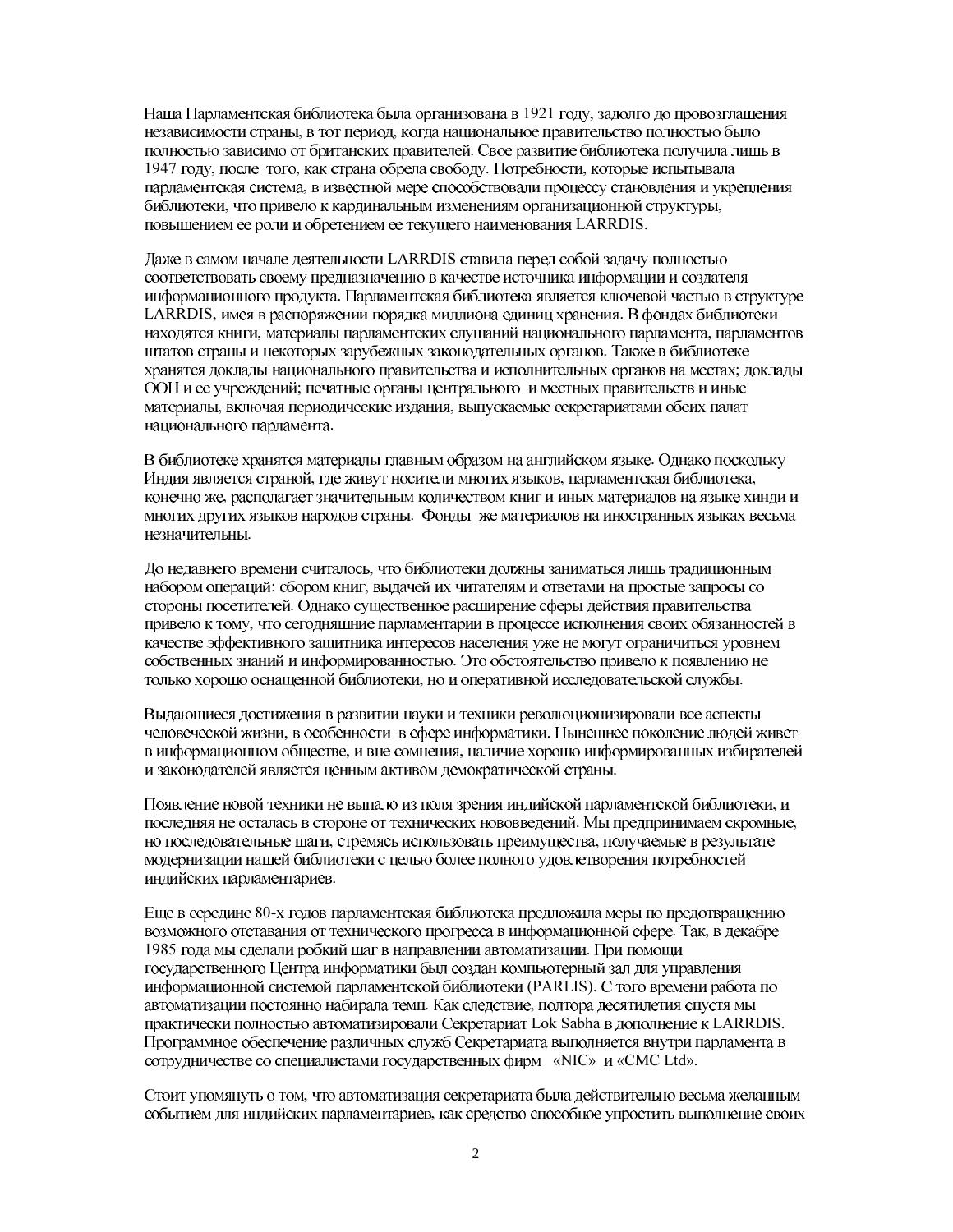обязанностей. Неизбежно в ходе компьютеризации Секретариата и его подразделений, занимающихся всем комплексом вопросов, относящихся к деятельности парламента, также учитывались информационные потребности членов парламента. На сегодня в здании парламента и пристроенном к нему корпусе действуют два отдельных, но взаимосвязанных компьютерных центра.

## Базы данных

Парламентская библиотека сделала специальный упор на создании своих собственных баз данных, так как необходимость в наличии объективной и лишенной политических пристрастий информации для члена парламента является жизненной необходимостью. В настоящее время в наличии имеются следующие сетевые ресурсы:

Деятельность парламента:

Парламентские слушания (Индексы важных парламентских заседаний с 1985 по 1993 гг., с доступом по годам при помощи пароля, включающего фамилию парламентария, и ключевых слов).

• Выборочные парламентские запросы (начиная с 1985 года; список может быть создан по имени парламентария, даты запроса или его даты)

Текст Конституции и дебаты Федерального Собрания (перечень парламентариев и полный текст заседания)

Законопроекты (индекс законопроектов - членов правительства и частных лиц - доступ осуществляется по фамилии члена парламента, предмету, номеру проекта закона, номеру поправки к нему и пр.; имеются в наличии с 1985 и последующие годы)

• Практические вопросы и проиедуры. Процедурные правила и ведение дел в палатах парламента; решения, замечания, распоряжения председателя палаты: (имеются в наличии индексы, тексты принятых решений с 1952 г.; доступ посредством введения номера серии решений и предмета).

Министры и парламентарии

Совет министров (фамилии и должности министров, начиная с 1947 г.).

Сводный индекс членов парламента (фамилии и сроки представительства, начиная с периода Федеральной ассамблеи)

Личные данные о членах парламента (начиная с 1996 года; сведения включают фамилию, пол, образование, профессию, партийную принадлежность, предшествующую деятельность, социально-экономические данные о членах Lok Sabha с 1952 года).

- Некрологи (зачитанные в обеих палатах парламента с 1921 года)
- *Выборы:* президента и вице-президента (данные о выборах с 1952 г)

- дополнительные выборы в Lok Sabha (с 1952 г.)

- Президентское правление в штатах и территориях (с 1957 г.)
- *LARDDIS*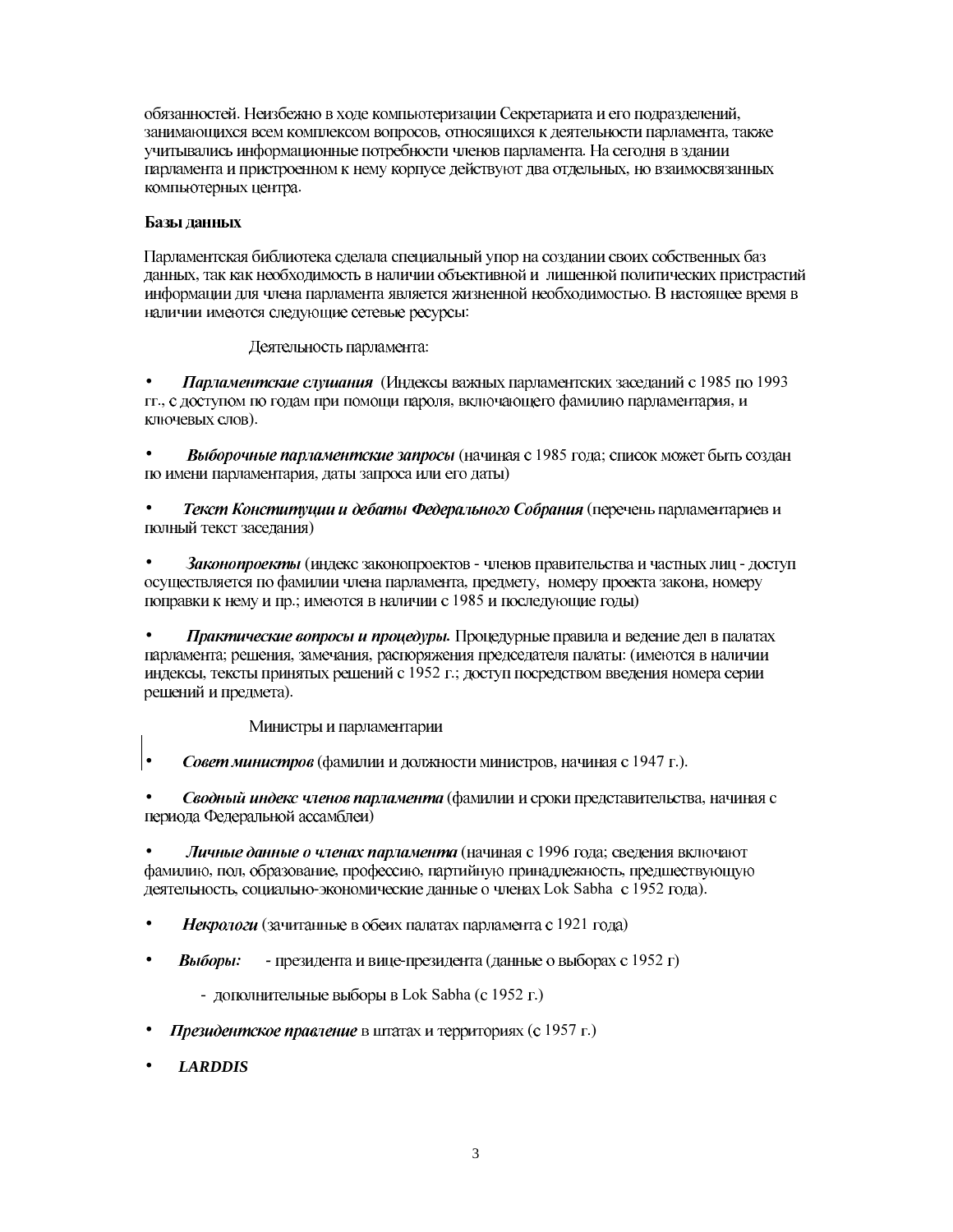Библиотечные каталоги (книги, доклады с 1952 года; поиск по фамилии автора, заглавию, классификационному номеру, предмету, ключевым словам)

Разрабатывается программа, которая будет включать все данные относительно приобретения книг с 1992 года.

• Контроль над сериальными изданиями (журналы и иная периодика с 1992 года). Поиск проводится по названию, предмету, ключевым словам;

• Парламентская документация (служба текущего контроля предоставляет индексы для выбора книг, докладов и статей с 1989 года, вызываемых по таким параметрам, как период, предмет и страна)

• Газетные статьи (ежедневно в сетевом режиме предоставляются около 600 газетных статей по широкому кругу проблем, с поиском по разным параметрам)

 $\bullet$ Управление такими библиотечными функциями, как комплектование, обработка материалов, выдача на абонемент и возвращение материалов, были компьютеризованны с помощью пакета прикладных программ LIBSYS. Члены парламента имеют доступ к каталогам библиотеки с терминалов, установленных в помещении библиотеки. Через терминалы можно вызвать также и индексы важных статей, опубликованных в газетах и журналах, а также публикациях национальных или международных организаций. Предметные библиографии и выборочные списки публикаций по разным вопросам предоставляются по просьбе парламентариев. Дальнейшие усилия в сфере компьютеризации будут охватывать парламентскую деятельность (материалы, переданные на рассмотрение Палаты), платежные ведомости депутатов, важные экспонаты из Парламентского музея и архивов: теле трансляция парламентских заседаний.

#### Оснащение парламентариев компьютерами

Осознание имеющейся потребности у членов парламента в непосредственном доступе к информационным источникам, привело к пониманию необходимости оснастить рабочие места или места проживания членов парламента терминалами. В соответствии с этим каждый их депутатов поучает в распоряжение компьютер (на свой выбор - настольный или переносной), позволяющий иметь доступ к Интернату.

Компаниями «NIC» и «СМС» была разработана компьютерная программа с поддержкой в Windows, имеющая относительно простое меню, для помощи пользователю в следующих случаях:

Управление системой поучения данных из своих выборных округов: статистика по переписи населения и результатам выборов

Работа с персональной информационной системой: получение корреспонденции и пожеланий; список пользователей данной службы.

Деятельность по автоматизации письменных работ: перевод на иностранные языки,  $\bullet$ электронная почта для связи с коллегами по парламенту, парламентскими секретариатами, министрами и др., аппараты факсимильной связи, звуковая почта, телефонный справочник, справочник «Кто есть кто», составление графиков встреч и заседаний и пр.

Информационная система парламентской библиотеки (PARLIS)

Для того чтобы предоставить парламентариям такие услуги, как электронную связь или доступ к базам данных парламента, правительства и зарубежных законодательных органов в здании парламента была организована центральная компьютерная служба, имеющая связь со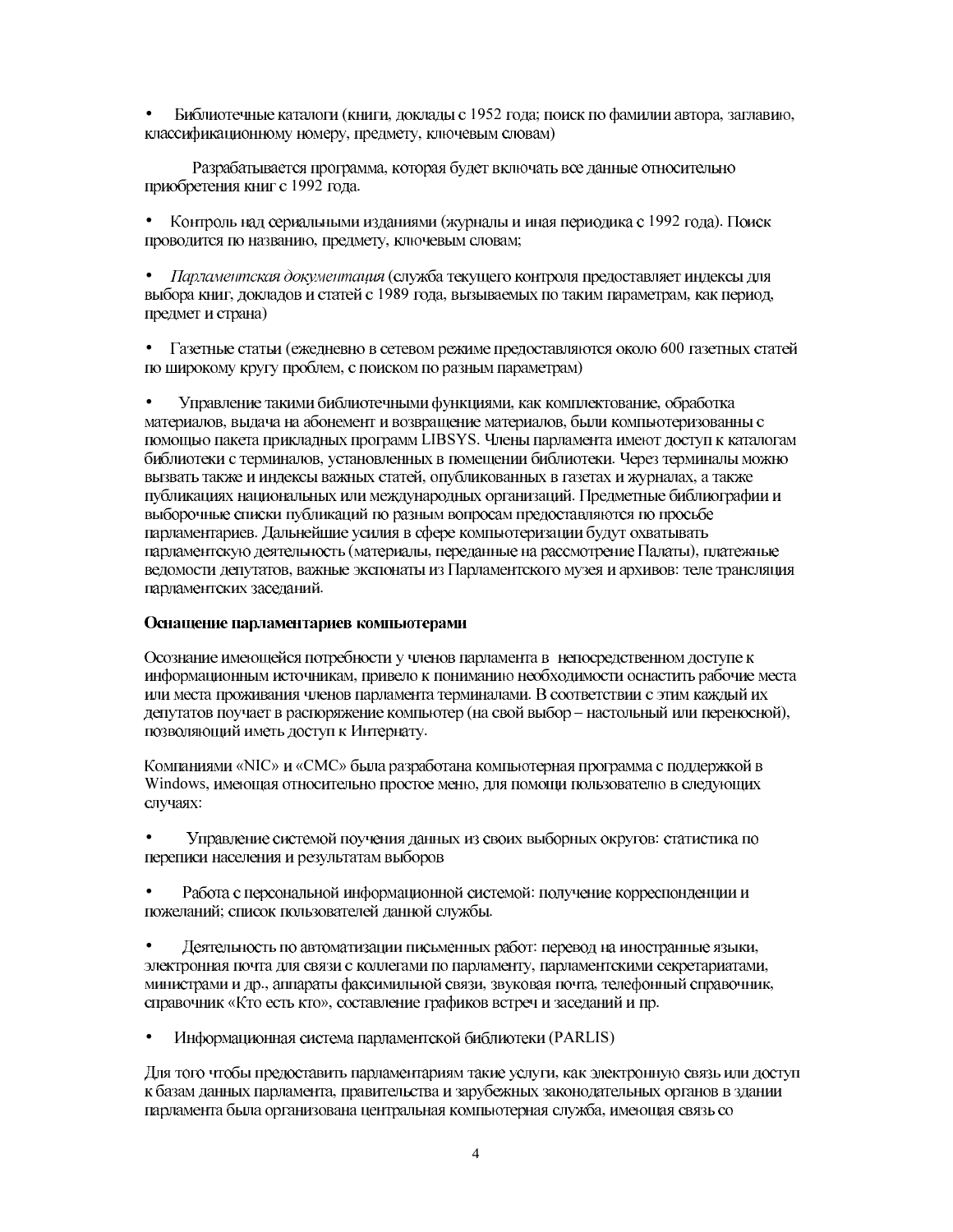спутниковой сетью NICNET посредством станции VSAT и арендованных линий связи. Таким образом, члены индийского парламента в настоящее время имеют выход на компьютеризованную информацию и базы данных, которыми располагает компьютерный центр в здании парламента, непосредственно со своих компьютеров в местах проживания или работы.

#### Линии связи

Как указывалось выше, PARLIS соединена со спутниковой сетью NICNET, которая в свою очередь имеет выход на главные города в 32 штатах Индии и свыше 600 районных точек связи повсеместно в стране. Это позволяет предоставить членам индийского парламента оперативную связь в предоставлении необходимой для парламентариев информации.

Одновременно библиотека занята разработкой схемы развития национальной сети для доступа к базам данных, имеющихся в распоряжении PARLIS и законодательных органов индийских штатов в рамках национальной системы законодательной информации.

#### Электронная страничка индийского парламента

С марта 1996 года парламент Индии имеет свой электронный адрес в Интернате; в первоначальном варианте он выглядел, как http://alfa/nic/in. В настоящее время адрес изменен на http.//parliamentofindia.in, что, по нашему мнению, облегчает поиск.

Страничка вмещает громадный объем информации, в которой можно найти тексты Конституции страны, дебаты Национальной Ассамблеи, отдельные выступления президента Индии, правила регламента, решения, принятые спикером, проекты законов, сведения о членах парламента, текущие парламентские слушания, индексы дебатов и пр. (часть этих материалов охватывает только отдельные года).

## Микрофильмирование

Для оптимального использования площадей и более удобного хранения материалов парламентская библиотека в 1987 году организовала подразделение по микрофильмированию. Начиная с этого времени, была проделана значительная работа. Документы, использующиеся сейчас в электронном виде, включают дебаты Законодательного совета и Центрального Законодательного совета (представительных органов власти, существовавших до независимости страны). Также в электронном виде существуют дебаты Законодательного собрания, а также материалы из Lok Sabha и Rajya Sabha с индексами к ним, доклады различных парламентских комитетов и индийской парламентской группы; документы, переданные на рассмотрение Палаты, раритетные печатные издания, правительственные законопроекты; Конституция Индии, журнал парламентской информации и т.д.

## Справочная служба

В структуре LARRDIS имеется справочная служба, которая занимается исключительно обработкой информационных запросов, поступающих от депутатов. Всевозможные технические средства, которыми сейчас обладает Парламентская библиотека, помогают обеспечивать более высокое качество обработки запросов депутатов в более короткое время.

## Заключение

Новые достижения в сфере информационной технологии, как мы видели, делают возможным расширить набор услуг, предоставляемых членам парламента. Кроме того, следует подчеркнуть часто игнорируемые успехи, достигнутые в плане сокращения времени на осуществление давно практикуемых видов обслуживания, находящихся в распоряжении депутатов. Здесь можно перечислить более оперативную подготовку обширной информации по запросам читателей,